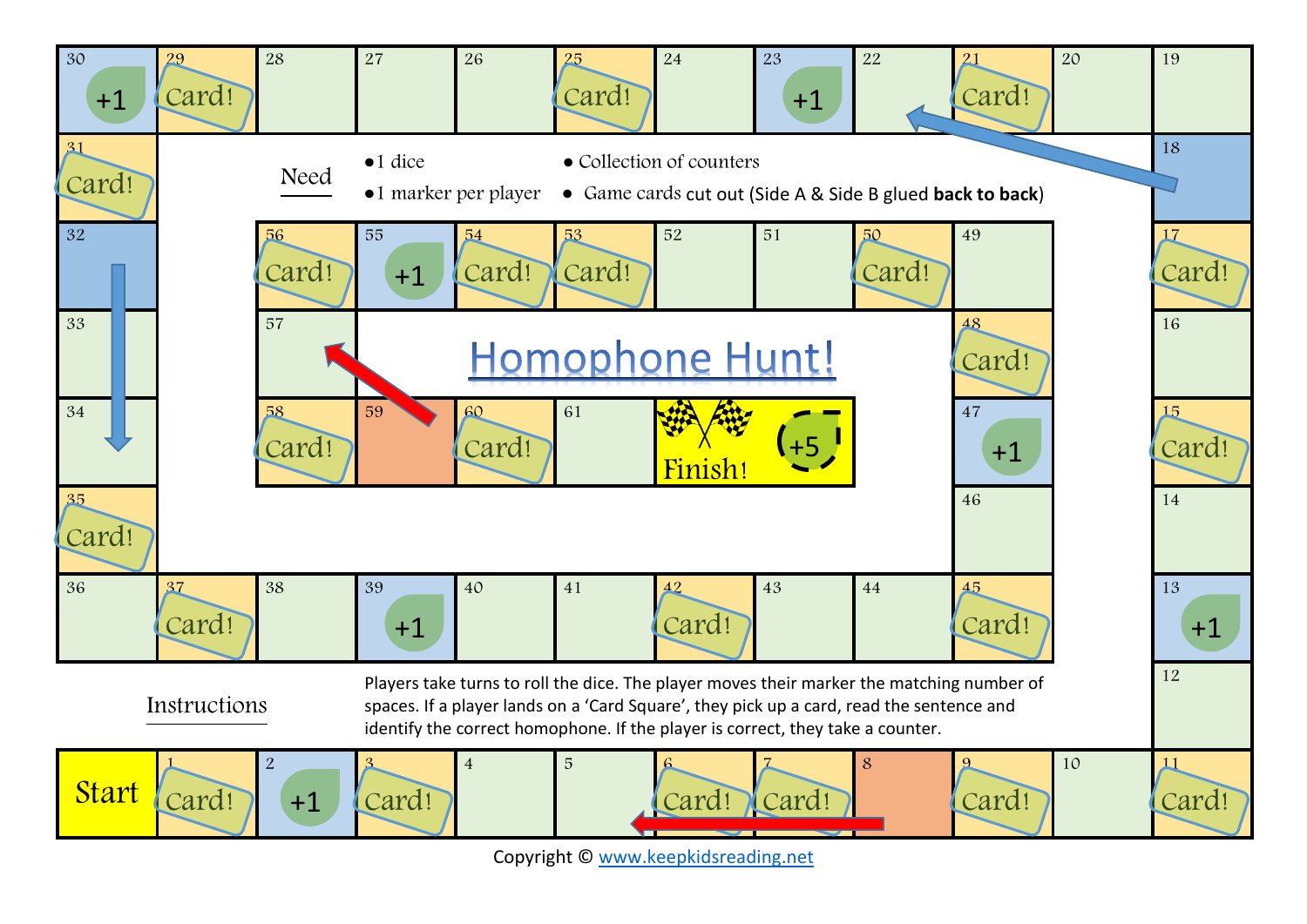| I can you.              | My is hurting.         | I don't ___ why.   | Sal Liam.                |
|-------------------------|------------------------|--------------------|--------------------------|
| see / sea               | $I$ / eye              | no/know            | nose / knows             |
| Swim in the Swim in the | $\frac{1}{2}$ am Bill. | you cannot.        | $My$ hurts.              |
| I want that _____.      | He his dinner.         | My eye is $\_\_$ . | A present _____ you.     |
| won / one               | eight / ate            | sore / saw         | four / for               |
| Tim _____ the game.     | I am years old.        | I a lion.          | It is o'clock.           |
| A is buzzing.           | I need to bake.        | The is floating.   | Her eyes are formulation |
| bee $/$ be              | flour / flower         | boy / buoy         | blue / blew              |
| I will right back.      | The is pretty.         | Greg is a          | I out the candle.        |

Level 1 Game Cards- Side A (Questions) Glue back to back with Level 1 Side B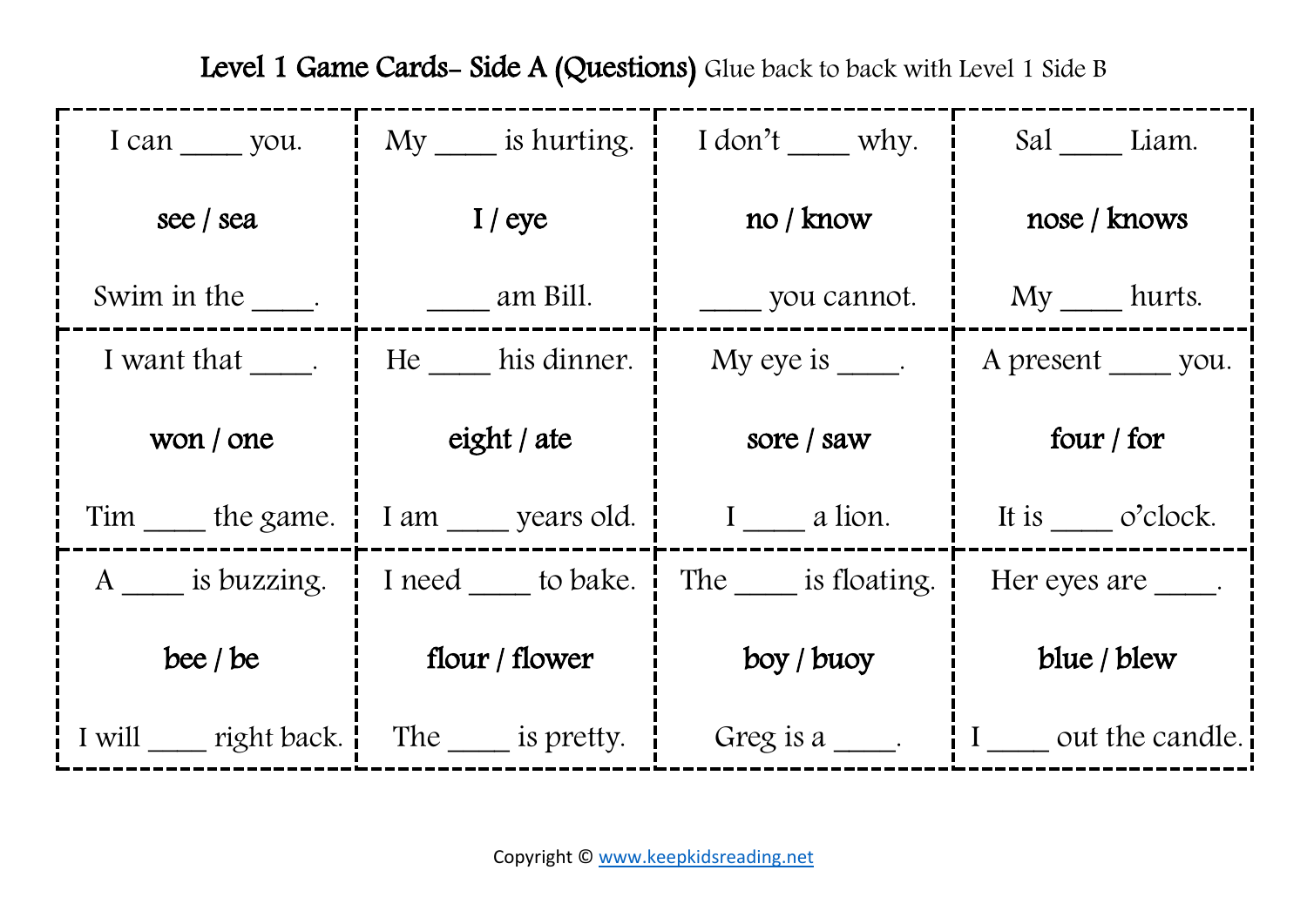| Sal knows Liam.        | I don't know why.     | My eye is hurting.    | I can see you.        |
|------------------------|-----------------------|-----------------------|-----------------------|
| nose / knows           | no / know             | $I$ / eye             | see / sea             |
| My nose hurts.         | No you cannot.        | I am Bill.            | Swim in the sea.      |
| A present for you.     | My eye is sore.       | He ate his dinner.    | I want that one.      |
| four $/$ for           | sore / saw            | eight / ate           | won / one             |
| It is four o'clock.    | I saw a lion.         | I am eight years old. | Tim won the game.     |
| Her eyes are blue.     | The buoy is floating. | I need flour to bake. | A bee is buzzing.     |
| blue / blew            | boy / buoy            | flour / flower        | bee $/$ be            |
| I blew out the candle. | Greg is a boy.        | The flower is pretty. | I will be right back. |

Level 1 Game Cards- Side B (Answers) Glue back to back with Level 1 Side A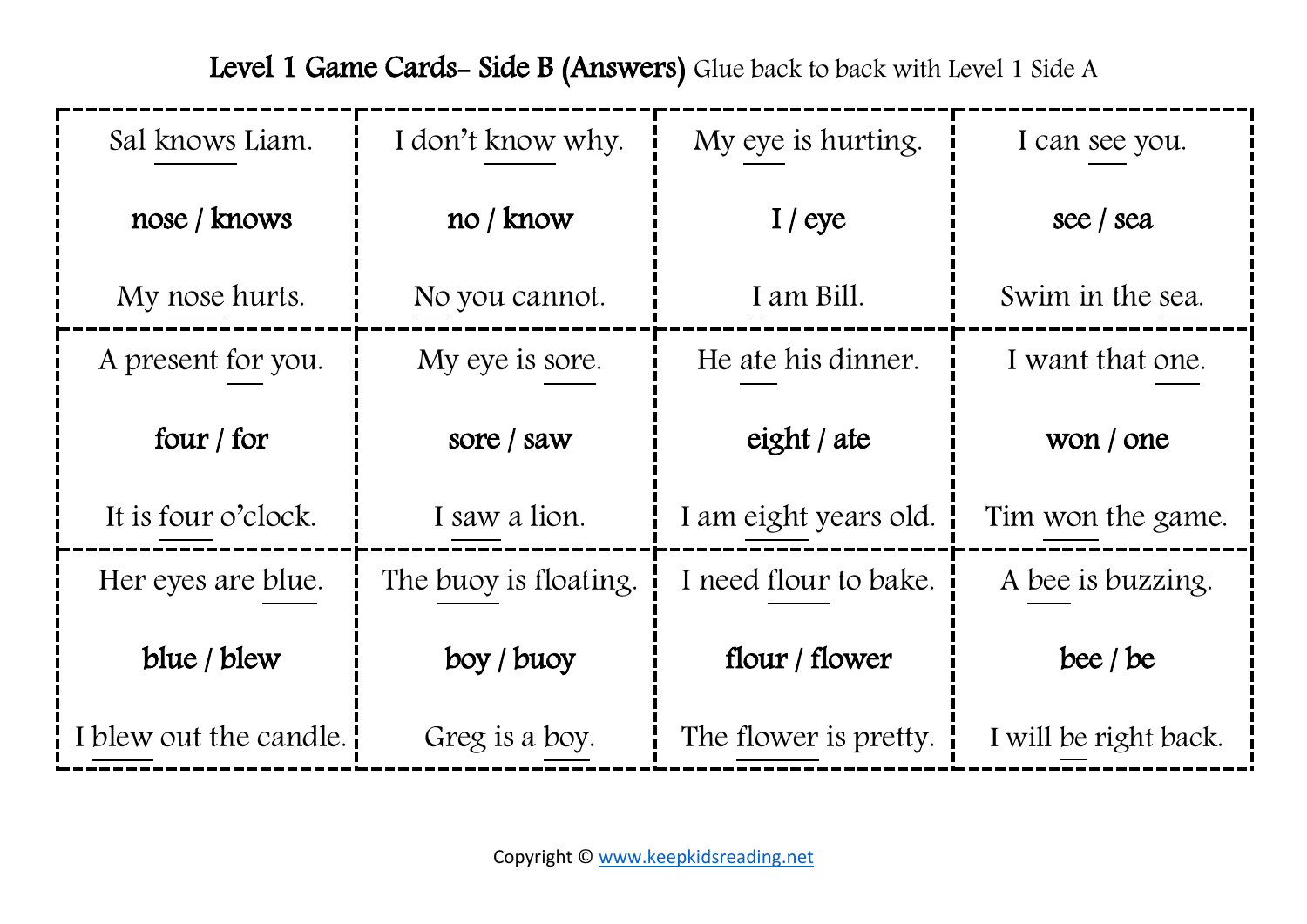| I don't eat _____.     | I see the door.                                               | I read ______.       | It is rude to .               |
|------------------------|---------------------------------------------------------------|----------------------|-------------------------------|
| meet / meat            | threw / through                                               | aloud / allowed      | stare / stair                 |
| I want to him.         | Evie the ball.                                                | Molly was not _____. | Don't trip on the $\_\_\_\$ . |
| do you want?           | comes from trees.                                             | going now.           | The was hot.                  |
| witch / which          | wood / would                                                  | where $/$ we're      | rode / road                   |
| The $\_\_\_\$ flew by. | __ you like a turn? <b> </b>                                  | are they?            | Ben his bike.                 |
| I live $\_\_$ .        | buy / by / byte                                               | The rope's in $a$ .  | they're / their / there       |
| hear / here            | $I_{\underline{\hspace{1cm}}}$ a gift.<br>A duck walks _____. | knot / not           | they are.<br>here now.        |
| I can't you.           | $Good$ .                                                      | That's right.        | That's house.                 |

Level 2 Game Cards- Side A (Questions) Glue back to back with Level 2 Side B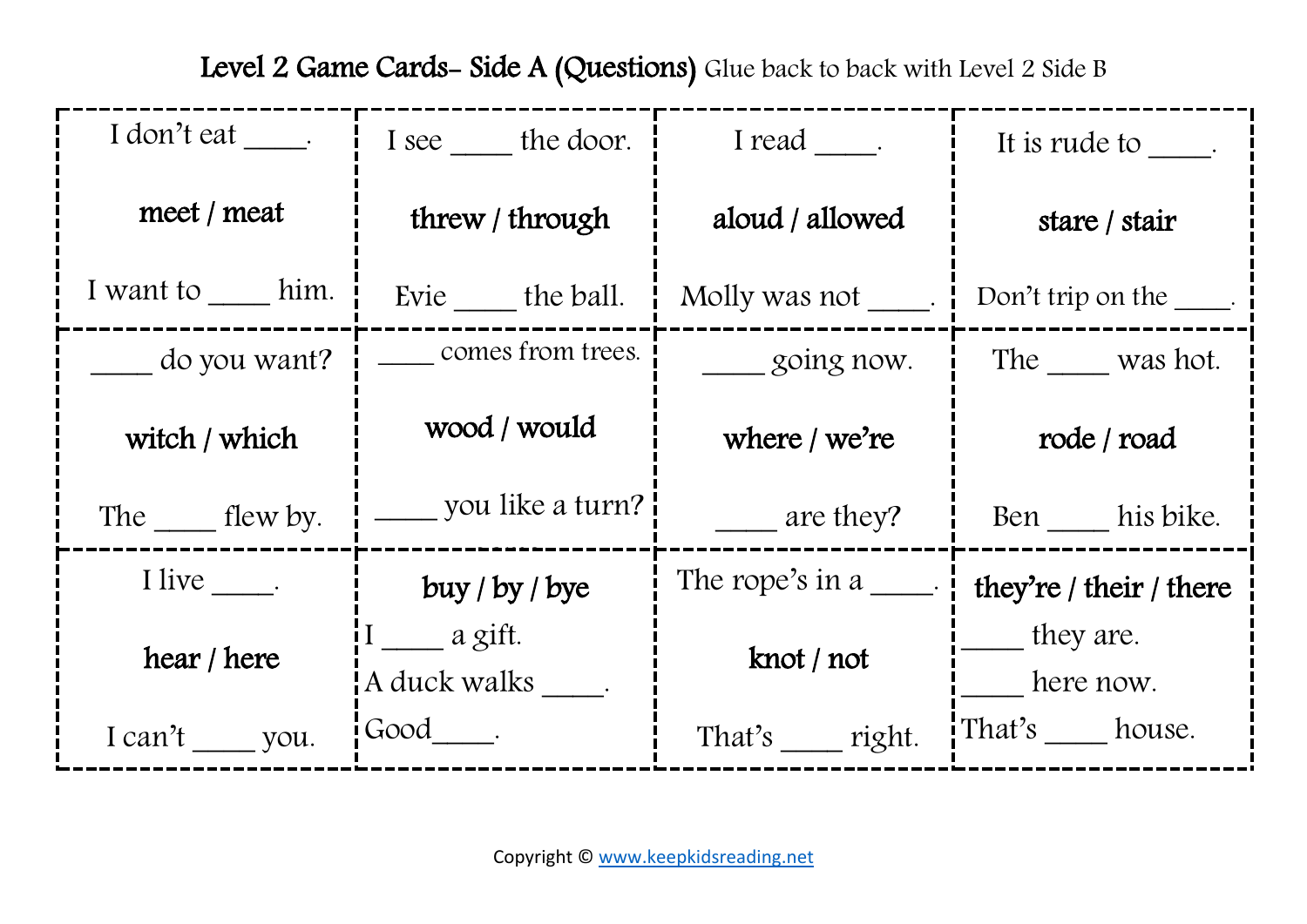| It is rude to stare.                 | I read aloud.          | I see through the door.           | I don't eat meat.   |
|--------------------------------------|------------------------|-----------------------------------|---------------------|
| stare / stair                        | aloud / allowed        | threw / through                   | meet / meat         |
| Don't trip on the stair.             | Molly was not allowed. | Evie threw the ball.              | I want to meet him. |
| The road was hot.                    | We're going now.       | Wood comes from trees.            | Which do you want?  |
| rode / road                          | where $/$ we're        | wood / would                      | witch / which       |
| Ben rode his bike.                   | Where are they?        | Would you like a turn?<br>aame -  | The witch flew by.  |
| they're / their / there              | The rope's in a knot.  | buy / by / byte                   | I live here.        |
| There they are.<br>They're here now. | knot / not             | I buy a gift.<br>A duck walks by. | hear / here         |
| That's their house.                  | That's not right.      | Goodbye.                          | I can't hear you.   |

Level 2 Game Cards- Side B (Answers) Glue back to back with Level 2 Side A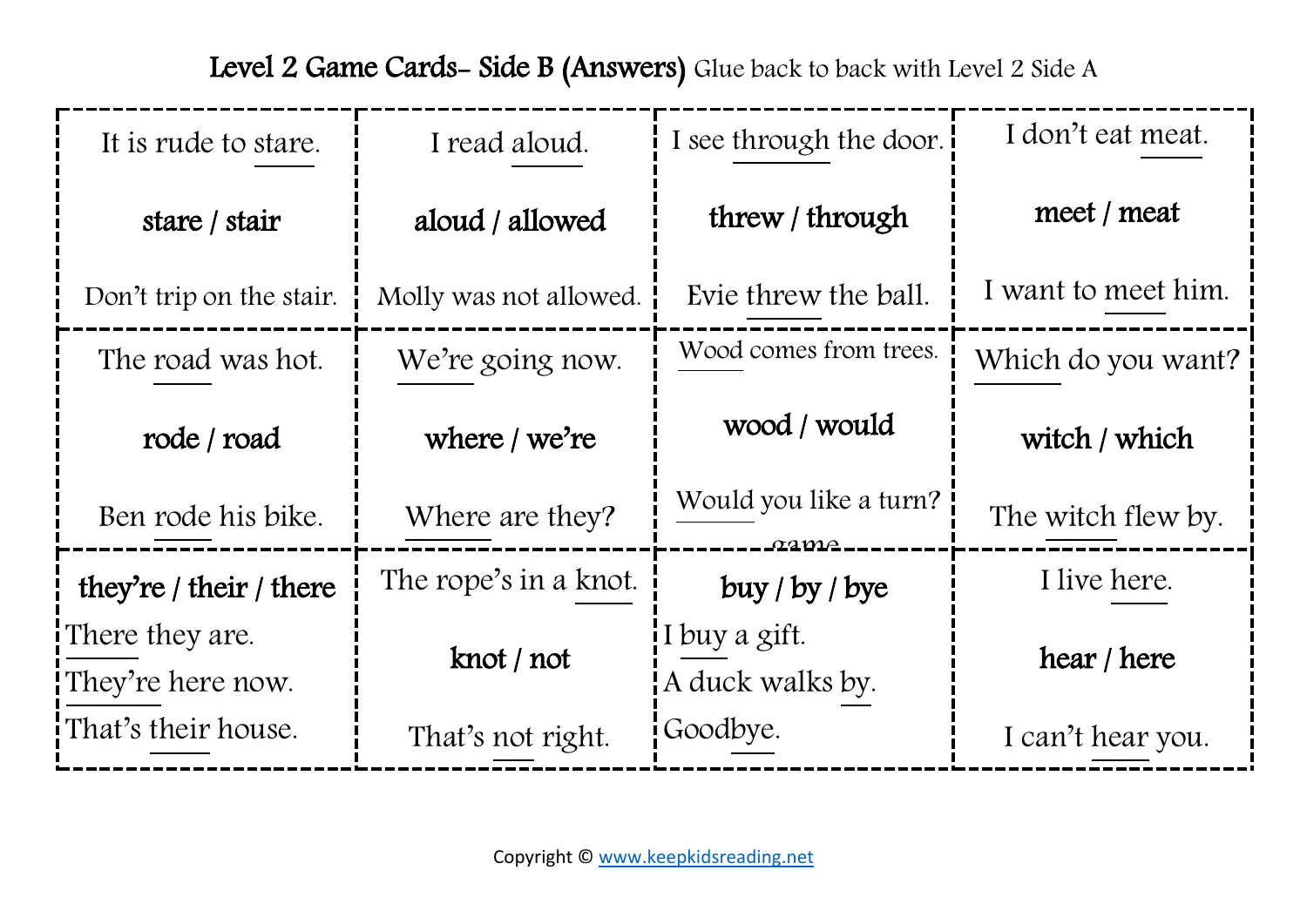| I'll see he's home. | I like to coins.         | Plants can _____.                       | I cut a _____ of pie. |
|---------------------|--------------------------|-----------------------------------------|-----------------------|
| whether / weather   | find / fined             | $\text{die}/\text{dye}$                 | peace / piece         |
| The $\_\_$ is good. | The motorist was ______. | I ____ my hair.                         | in the world.         |
| I the dog home.     | Plants the sun.          | I want a ______.                        | I need a _____.       |
| lead / led          | knead / need             | hoarse / horse                          | break / brake         |
| Get a pencil.       | I the dough.             | Sam's voice is _____.                   | Cars have a fact that |
| I heard a _____.    | Our arrived.             | The book is back.                       | That's not 1          |
| grown / groan       | guessed / guest          | due / dew                               | fare / fair           |
| Max has tall.       | I ____ it correctly.     | $\frac{1}{\sqrt{1-x}}$ is on the grass. | I paid the bus .      |

Level 3 Game Cards- Side A (Questions) Glue back to back with Level 3 Side B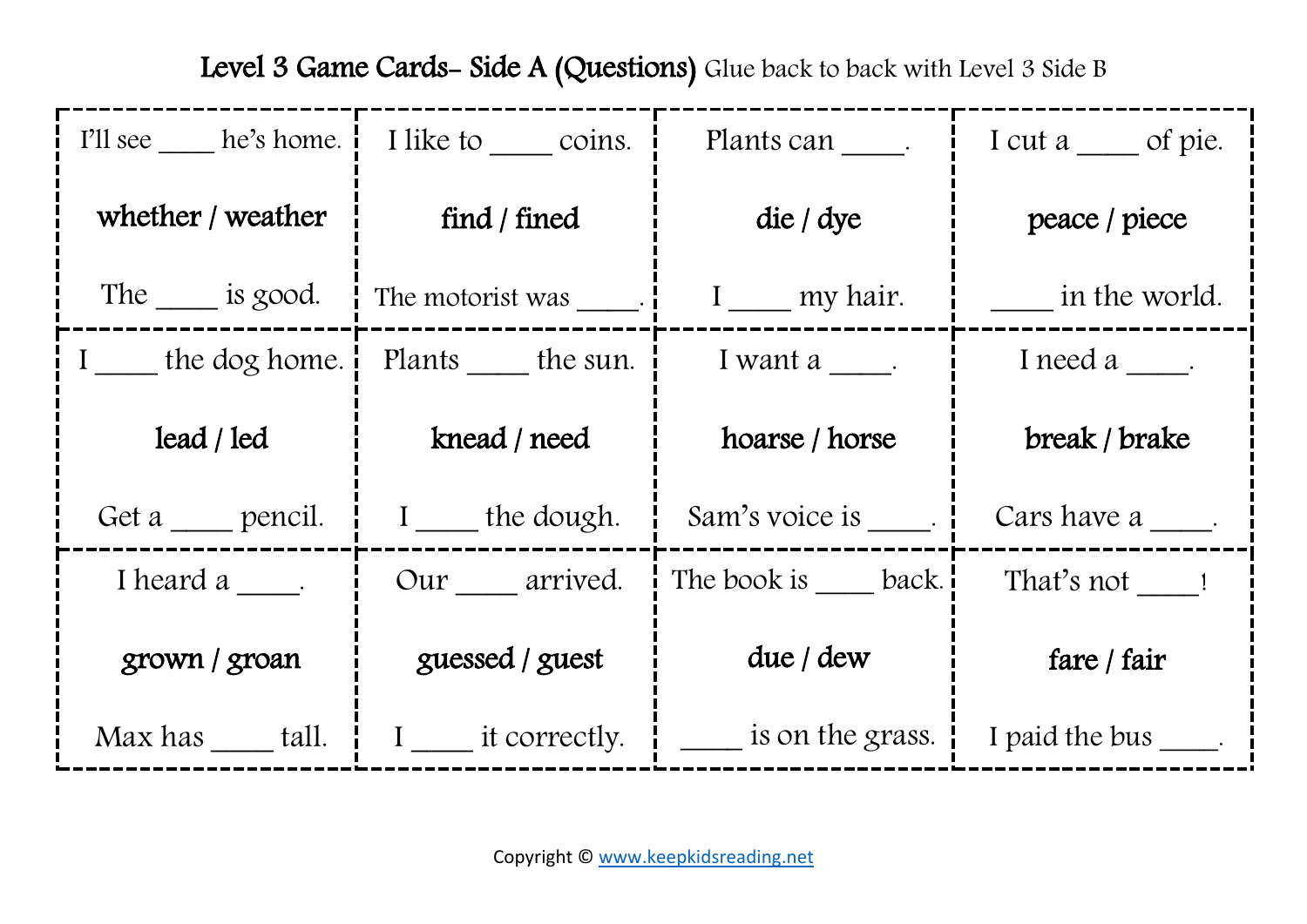| I cut a piece of pie. | Plants can die.        | I like to find coins.   | I'll see whether he's home. |
|-----------------------|------------------------|-------------------------|-----------------------------|
| peace / piece         | die / dye              | find / fined            | whether / weather           |
| Peace in the world.   | I dye my hair.         | The motorist was fined. | The weather is good.        |
| I need a break.       | I want a horse.        | Plants need the sun.    | I led the dog home.         |
| break / brake         | hoarse / horse         | knead / need            | lead / led                  |
| Cars have a brake.    | Sam's voice is hoarse. | I knead the dough.      | Get a lead pencil.          |
| That's not fair!      | The book is due back.  | Our guest arrived.      | I heard a groan.            |
| fare / fair           | due / dew              | guessed / guest         | grown / groan               |
| I paid the bus fare.  | Dew is on the grass.   | I guessed it correctly. | Max has grown tall.         |

Level 3 Game Cards- Side B (Answers) Glue back to back with Level 3 Side A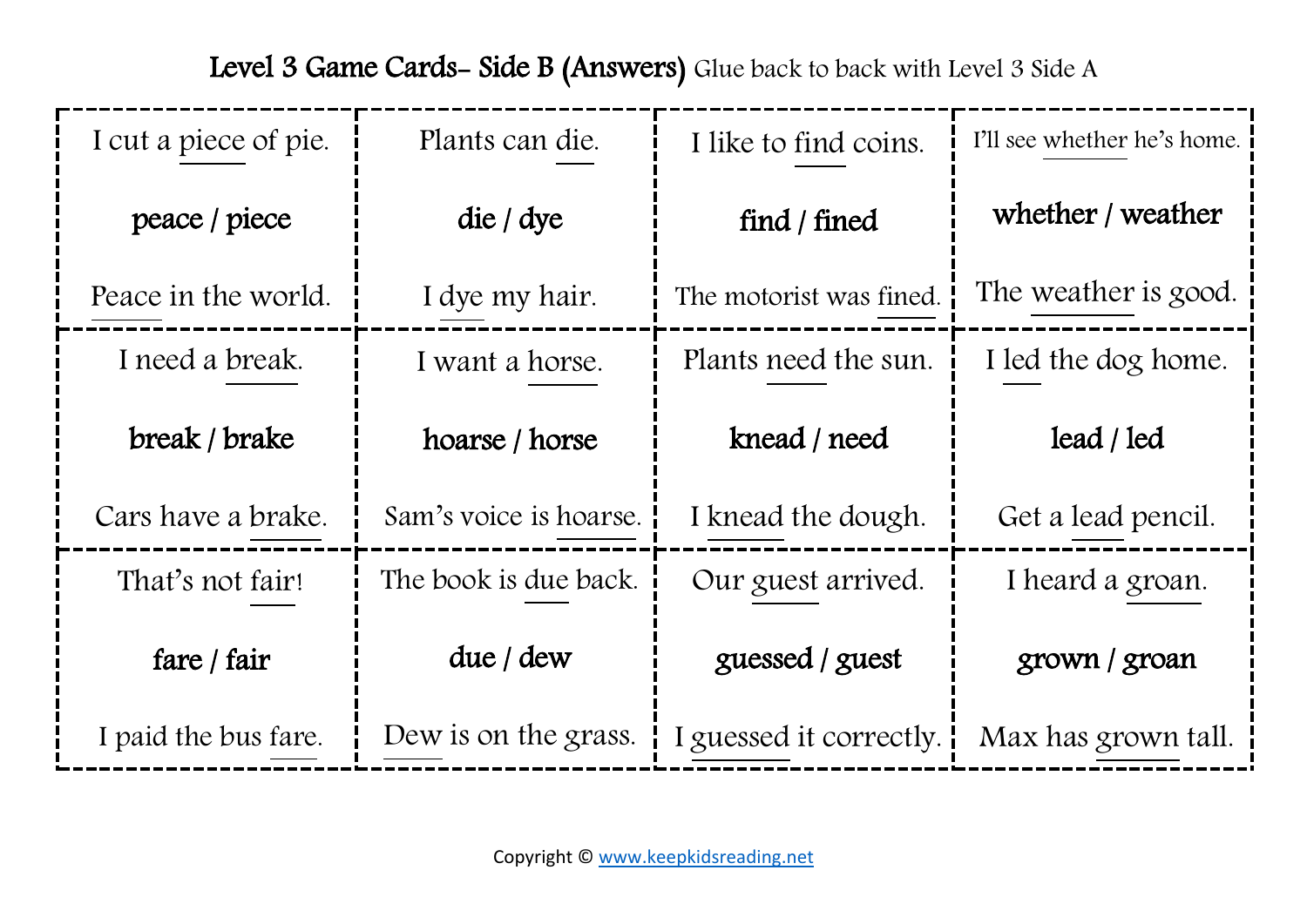|                          | You are out of $\qquad$ . I He had to $\qquad$ elsewhere. I I hear the phone $\qquad$ . |                        | The _____ is kind.       |
|--------------------------|-----------------------------------------------------------------------------------------|------------------------|--------------------------|
| site / sight             | pedal / peddle                                                                          | ring / wring           | principal / principle    |
| A building _____.        | The bike ______.                                                                        | I the towel dry.       | They agree in $\qquad$ . |
| I stayed in $\_\_$ 23.   | He fell off the $\_\_$ .                                                                | A 2 house.             | That is slower.          |
| sweet / suite            | pier / peer                                                                             | story / storey         | root / route             |
| The cereal is too _____. | She was his .                                                                           | Let's read a           | The tree $\_\_$ .        |
| A wooded .               | I at dad.                                                                               | She has big $\qquad$ . | The smell was            |
| steak / stake            | waive / wave                                                                            | muscle / mussel        | fowl / foul              |
|                          | I eat for dinner. Will they the fee?                                                    | I don't eat ____.      | She cooks with .         |

Level 4 Game Cards- Side A (Questions) Glue back to back with Level 4 Side B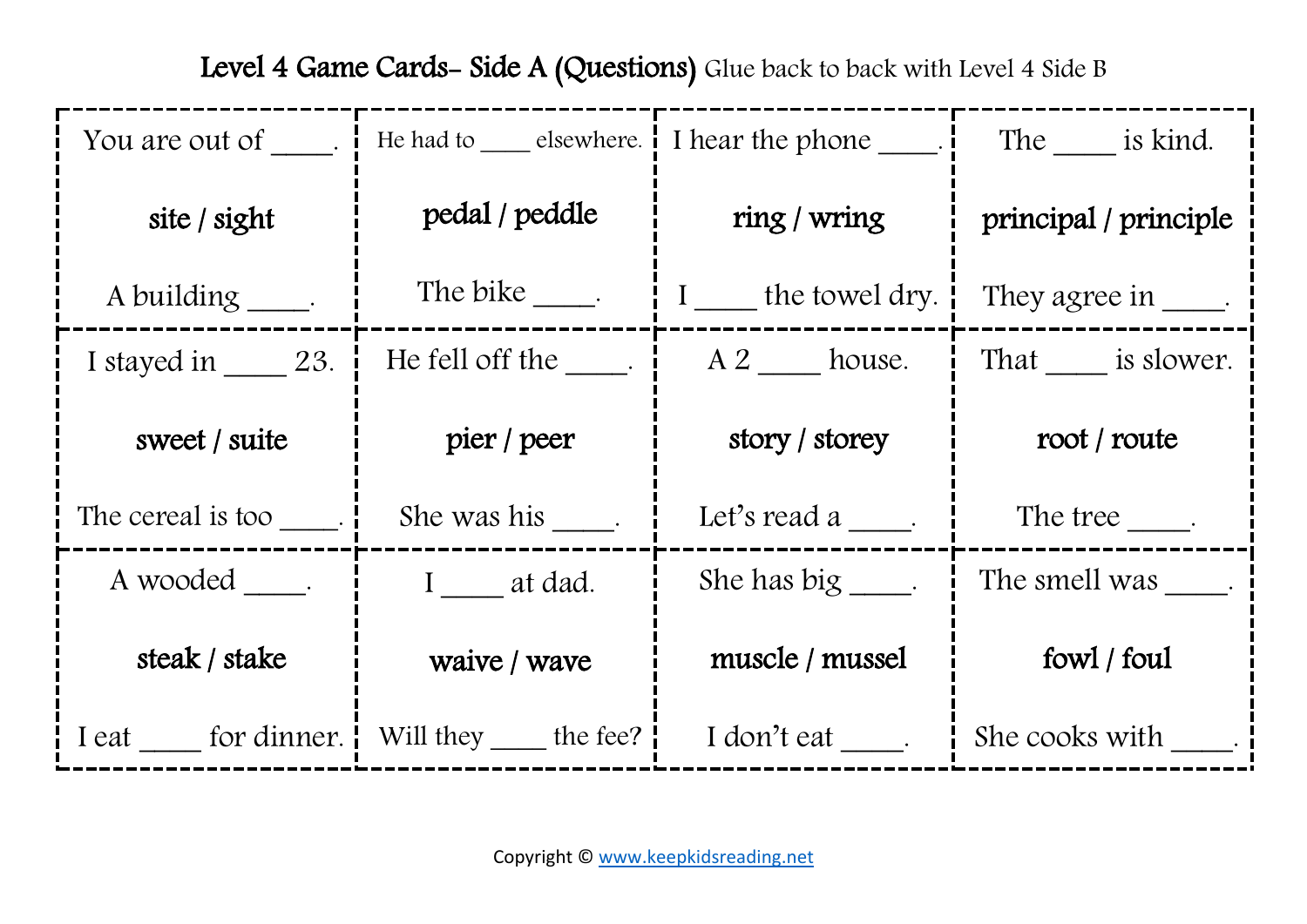| The principal is kind.   | I hear the phone ring. | He had to peddle elsewhere. | You are out of sight.                                        |
|--------------------------|------------------------|-----------------------------|--------------------------------------------------------------|
| principal / principle    | ring / wring           | pedal / peddle              | site / sight                                                 |
| They agree in principle. | I wring the towel dry. | The bike pedal.             | A building site.                                             |
| That route is slower.    | A 2-storey house.      | He fell off the pier.       | I stayed in suite 23.                                        |
| root / route             | story / storey         | pier / peer                 | sweet / suite                                                |
| The tree root.           | Let's read a story.    | She was his peer.           | The cereal is too sweet.                                     |
| The smell was foul.      | She has big muscles.   | I wave at dad.              | A wooded stake.                                              |
| fowl / foul              | muscle / mussel        | waive / wave                | steak / stake                                                |
| She cooks with fowl.     | I don't eat mussels.   |                             | Will they waive the fee? $\parallel$ I eat steak for dinner. |

Level 4 Game Cards- Side B (Answers) Glue back to back with Level 4 Side A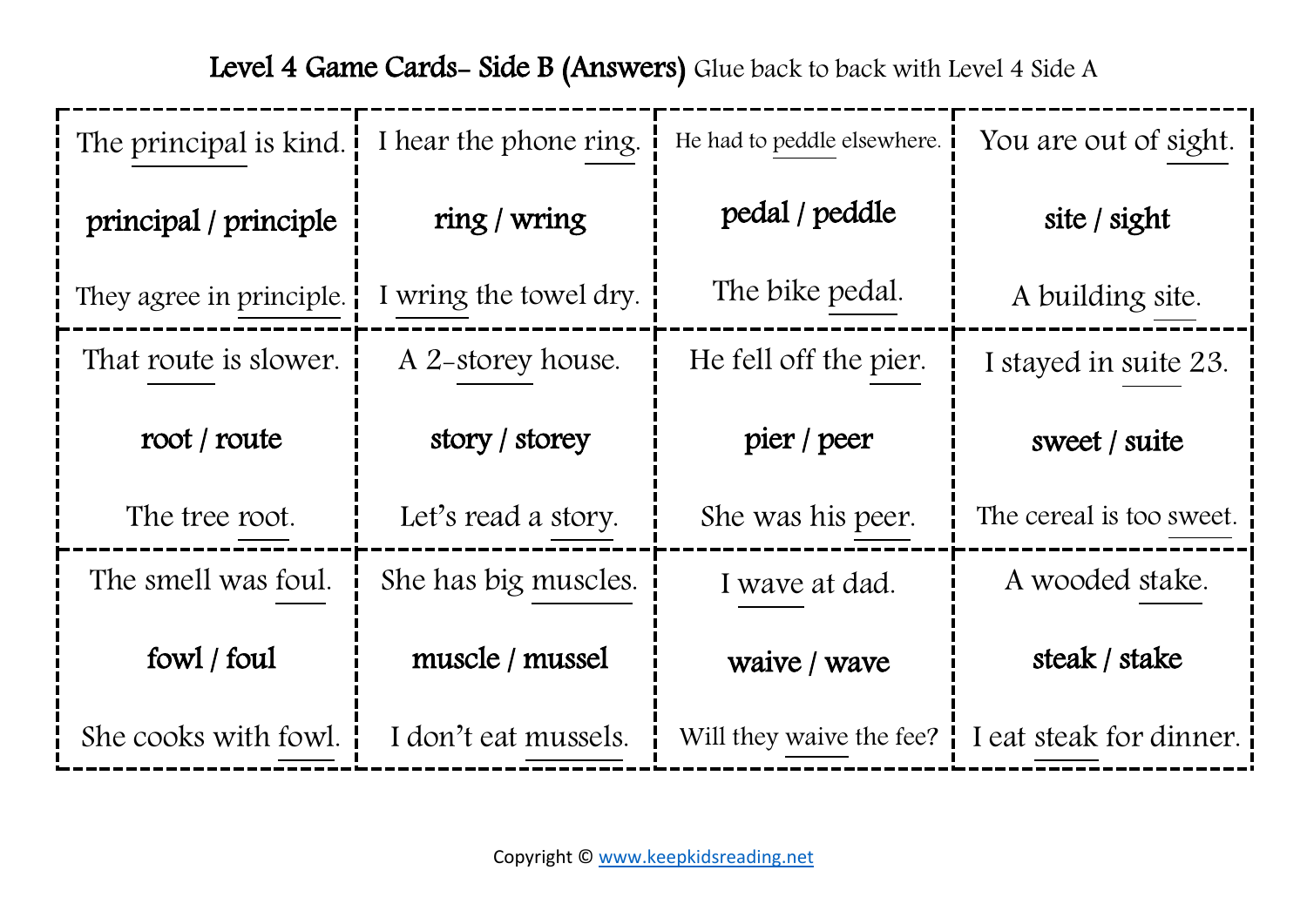| He kicked the Theorem          | $\frac{1}{2}$ I beat it on hard _____.              | Lem a fish.                             | Sue was a model.                            |
|--------------------------------|-----------------------------------------------------|-----------------------------------------|---------------------------------------------|
| ball / bawl                    | mowed / mode                                        | court / caught                          | roll / role                                 |
|                                | Max began to $\_\_\_\$ . $\ $ She $\_\_\$ the lawn. | I see a tennis .                        | The ball began to The ball began            |
| The was leaking.               | The actor needed $a \_\_\_\$ .                      | The king's $\_\_$ .                     | Tom's smell.                                |
| sealing / ceiling              | cue / queue                                         | throne / thrown                         | feet / feat                                 |
| Tape was _____ the door.       | The was long.                                       |                                         | The ball was [11]. It was an amazing _____. |
| She made a ____ boat.          | The jail was cold.                                  | Horses are here.<br><b>hat is this?</b> |                                             |
| reed / read                    | sell / cell                                         | bred / bread                            | who's $/$ whose                             |
| It was too dark to $\_\_\_\$ . | I __ flowers.                                       |                                         | The was mouldy. $\Box$ coming with me?      |

Level 5 Game Cards- Side A (Questions) Glue back to back with Level 5 Side B